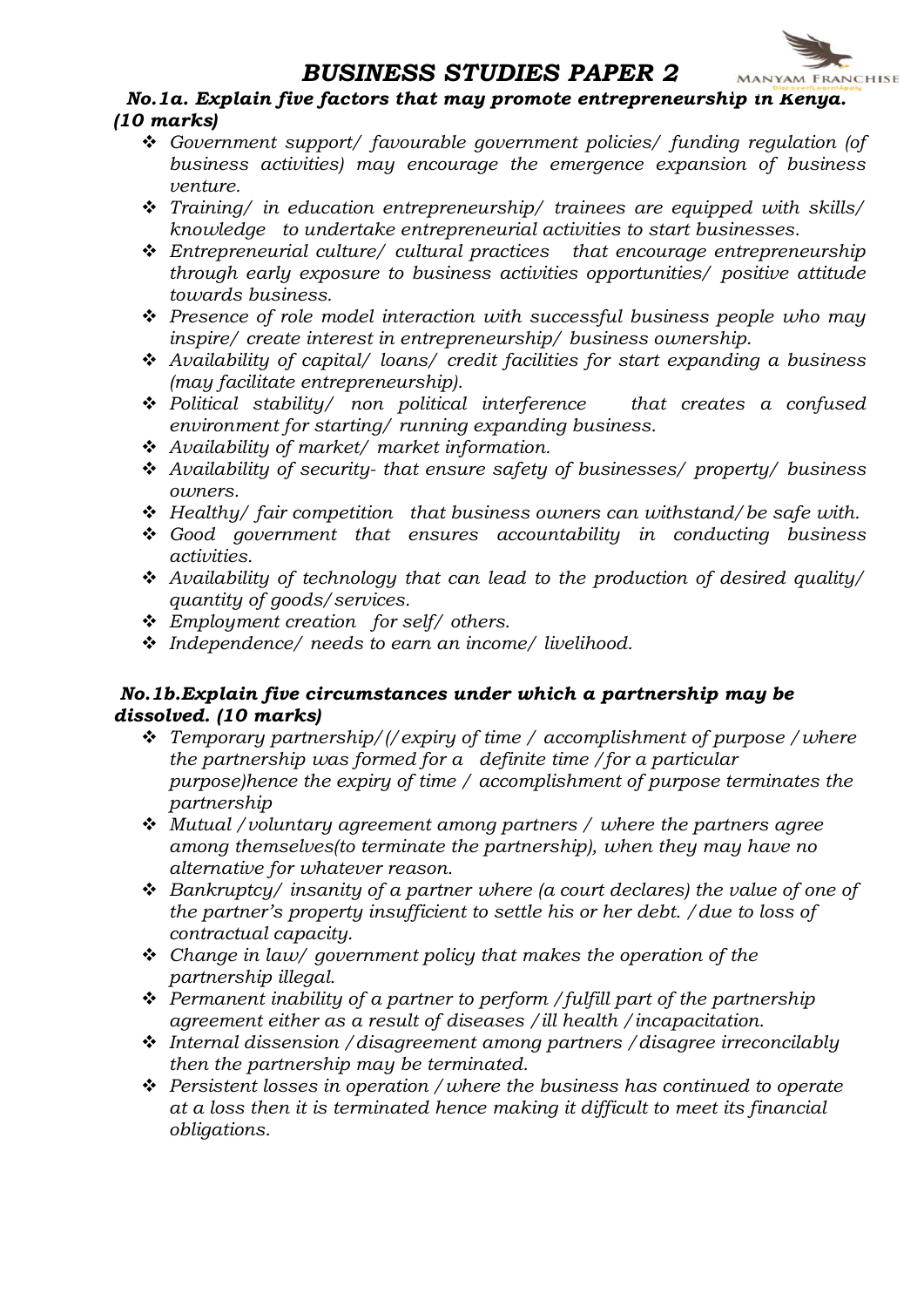

- $\triangle$  Request by one / some partners to dissolve the partnership hence having to abide by their wish /granting their wish.
- $\div$  Withdrawal / admission of a partner which changes the status of the partnership.
- $\triangleleft$  Death of a partner which alters the composition of a partnership / which may necessitate a new agreement /arrangement.

#### No.2a..Explain five advantages of government involvement in business. (10 marks)

- $\cdot \cdot$  Provision of essential services / goods for fair / reasonable prices / affordable.
- $\div$  Provision of large capital investment / undertake ventures that require large sums – which private sectors may not be able to raise / without which development would be minimal.
- $\triangle$  Protection of citizens / to protect citizens from exploitation / malpractices by business.
- $\div$  Stimulation of economic development by developing social amenities / infrastructure / roads / injecting funds into the economy / through development projects.
- $\cdot \cdot$  Creation of employment / to create jobs (for its citizens) to earn a living / improve starndards of liing.
- $\cdot$  Income generation / to generate government revenue through taxation / activities.
- $\div$  Stabilization of the economy through regulation / market intervention.
- $\div$  Promote equity / fairness in distribution of resources
- Control use of resources through conservation / legislative measures / ensure their sustainability.
- Maintenance of law / order which allows for smooth operations (of country's affairs).
- $\cdot \cdot$  Promotion of best practices through encouraging adoption of ICT / good governance / social programmes / inclusivity.
- $\cdot \cdot$  Promoting a country's identity / image through cultural programmes / branding initiatives / participation in international competition / fairs.
- $\triangleleft$  Reduce foreign dominance / promote a country's sovereignty by regulating foreign participation / encouraging local participation in the economy.
- $\triangleq$  Promotion of entrepreneurship cultures by encouraging business ownership / training / funding businesses.
- $\div$  Promotes investment in the country by creating enabling environment.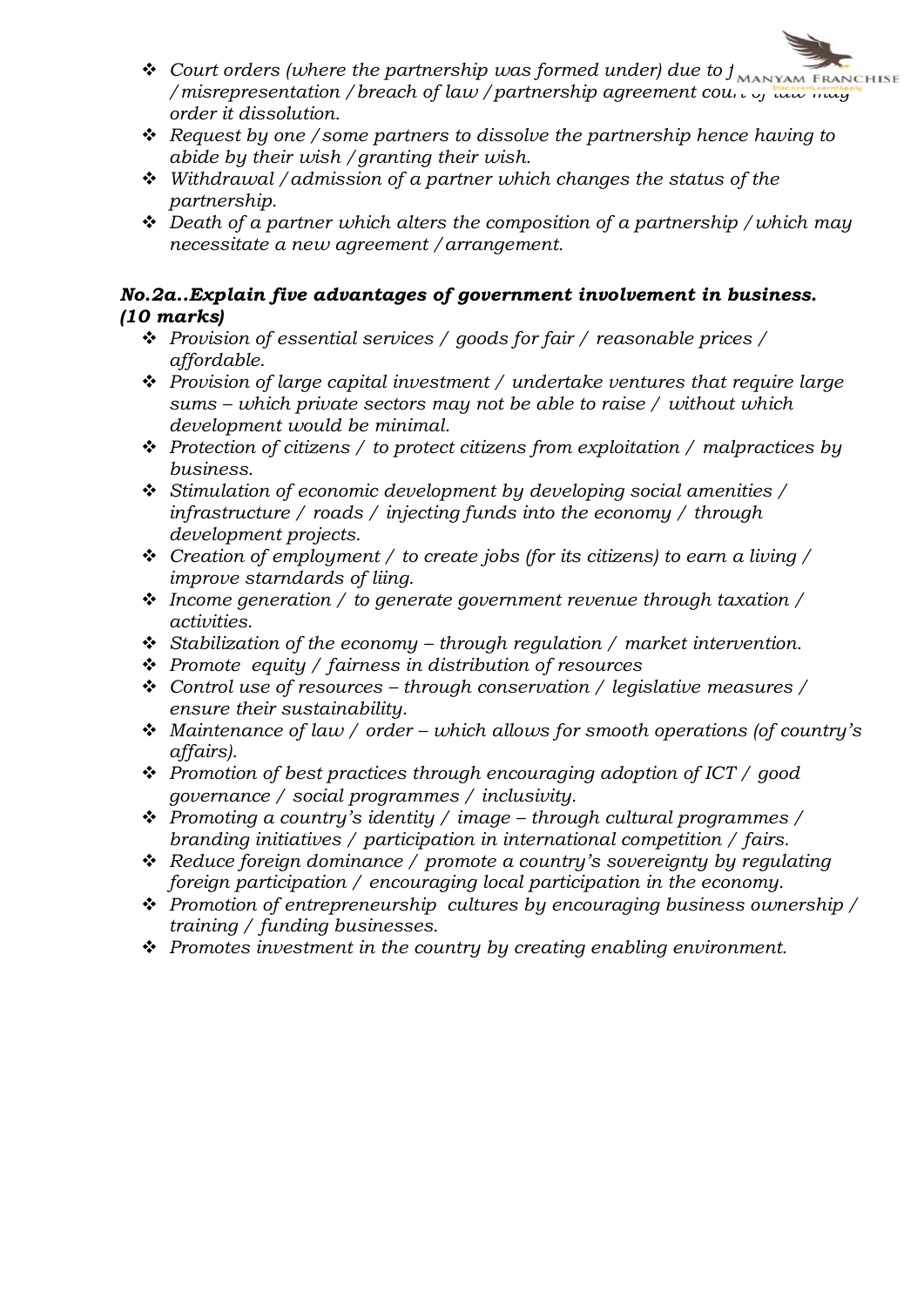#### No.2b. Traders are required to observe ethical practices when  $\epsilon_{\text{MANYAM FRMCHISE}}$ product promotion. Explain five reasons for observing such etheral practices.(10 mrk)

- $\cdot \cdot$  To ensure fair competition.
- v To protect consumers/customers.
- $\div$  To protect the environment.
- $\div$  To protect the rights of employees.
- $\div$  To promote social responsibility.
- $\div$  To maintain a positive image.
- $\div$  To abide by the country's laws,
- $\div$  To maintain suppliers.
- $\cdot \cdot$  To promote positive cultural practices.

### No.3a.Explain five methods of determining the price of a product other than price control (10 marks)

- $\triangleleft$  Bargaining / Haggling terms of exchange is negotiated / argued / debated between buyers and sellers.
- $\triangleleft$  Demand and supply / price mechanism interactions between forces of demand and supply.
- $\triangle$  Auction prices determined by the highest bidder.
- $\cdot$  Tendering Prices determined by the (lowest) bidder who meets the required specifications.
- $\triangleleft$  Retail price maintenance / recommended retail price / products price fixing / price fixing where producers / manufacturers agree on the price of commodities.
- $\div$  (Price) collusion where different market players such as buyers / sellers conspire to fix the price.
- $\cdot$  Taxation / subsidy which will influence the selling / buying price.
- $\div$  Private treaty a sale of property at a price agreed on by the seller and buyer without an intervening agency.

#### No.3b .Explain five benefits that may be realised by a country as a result of government policy to relocate industries to rural areas ( 10 marks)

- $\cdot$  Increased availability of variety of goods and services as a result of new businesses in the area,
- \* Availability of auxiliary services citizens would enjoy more and better auxiliary services like transport,
- $\cdot \cdot$  Increased job opportunities there will be more jobs available that would reduce unemployment,
- $\cdot$  Increased utilization of locally available resources locally available factors of production will be used and the citizens would earn rewards associated with them,
- $\div$  Improved standard of living as development of the rural areas increases the quality and variety of goods and services,
- $\ddot{\mathbf{v}}$  Reduced congestion in towns this would benefit the few citizens remaining in the city,
- $\triangleleft$  Balanced economic development as economic activities are spread throughout the country.'
- $\hat{P}$  Transfer of technology to rural areas which leads to production of better quality goods/services,
- $\div$  Creation of market for goods/services produced in rural areas.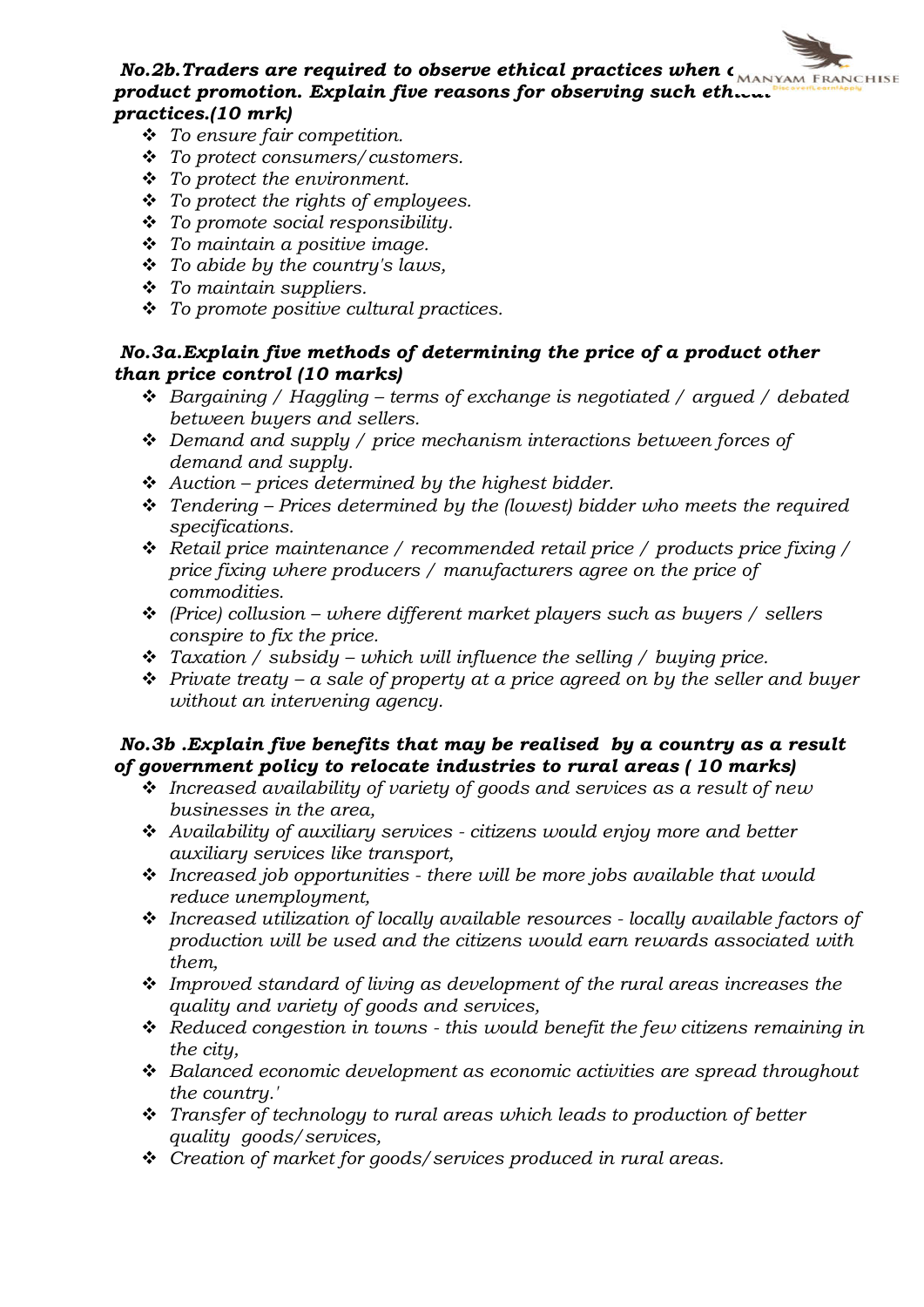

# $\boldsymbol{N}$ 0.4a.On 1st January 2015, Ndovu Traders had Ksh 30,000 in  $\boldsymbol{N}_{\text{MANYAM FRMCHISE}}$ Ksh 75,000 at the bank.

During the month, the following transactions took place:

January 2: Bought goods in cash worth Ksh 15,500.

 5: Received cash from Chui Ksh 23,750 after allowing 5% cash discount.

- 8: Withdrew Ksh 8,900 from the bank for personal use.
- 11: Maro, a debtor settled her account of Ksh 16,800 by a cheque of Ksh 16,000.
- 15: Sales amounted to Ksh 24,250 in cash.
- 17: Paid Furaha traders Ksh 29,100 in cash in full settlement of their account less

3% cash discount.

20: Withdrew Ksh 15,000 from the bank for business use.

 22: Koko a debtor settled her account of Ksh 40,000 by cheque less 2.5% cash discount.

25: Paid wages Ksh 21,000 cash

#### Required: Prepare a duly balanced three column cash book. (12 marks)

| <b>Date</b>        |           | Details Discount<br><b>Allowed</b> | Cash<br>(shs) | Bank<br>(shs) | Date                | <b>Details</b> | Discount Cash<br>Received | (shs)  | Bank<br>(shs) |
|--------------------|-----------|------------------------------------|---------------|---------------|---------------------|----------------|---------------------------|--------|---------------|
| Jan $1^{st}$       | Bal b/d   |                                    | 30,000        | 75,000        | Jan 2 <sup>nd</sup> | Purchases      |                           | 15,500 |               |
| Jan $5th$          | Chui      | 1,250                              | 23,750        |               | Jan 8th             | Drawings       |                           |        | 8,900         |
| Jan $11^{th}$      | Maro      | 800                                |               | 16,000        | Jan $17th$          | Furaha         | 900                       | 29,100 |               |
| Jan $15^{th}$      | Sales     |                                    | 24,250        |               | $Jan$ $20th$        | Cash           |                           |        | 15,000        |
| Jan $20th$         | Bank      |                                    | 15,000        |               | Jan $25th$          | Wages          |                           | 21,000 |               |
| Jan $22^{nd}$ Koko | Bal $b/f$ | 1,000                              |               | 39,000        | Jan $30th$          | $Bal \ c/d$    |                           | 27,400 | 106,000       |
|                    |           | 3.050                              | 93.000        | 130.000       |                     |                | 900                       | 93.000 | 130.000       |
|                    |           |                                    | 27,400        | 106,100       |                     |                |                           |        |               |

#### NDOVU TRADERS THREE COLUMN CASH BOOK

#### No.4b .The following balances were extracted from the books of Rehema Traders on 1st January 2015.

|              | Ksh     |
|--------------|---------|
| Capital      | 600,000 |
| Creditors    | 180,000 |
| Motor van    | 200,000 |
| Furniture    | 200,000 |
| <b>Stock</b> | 60,000  |
| Debtors      | 80,000  |
| Cash         | 240,000 |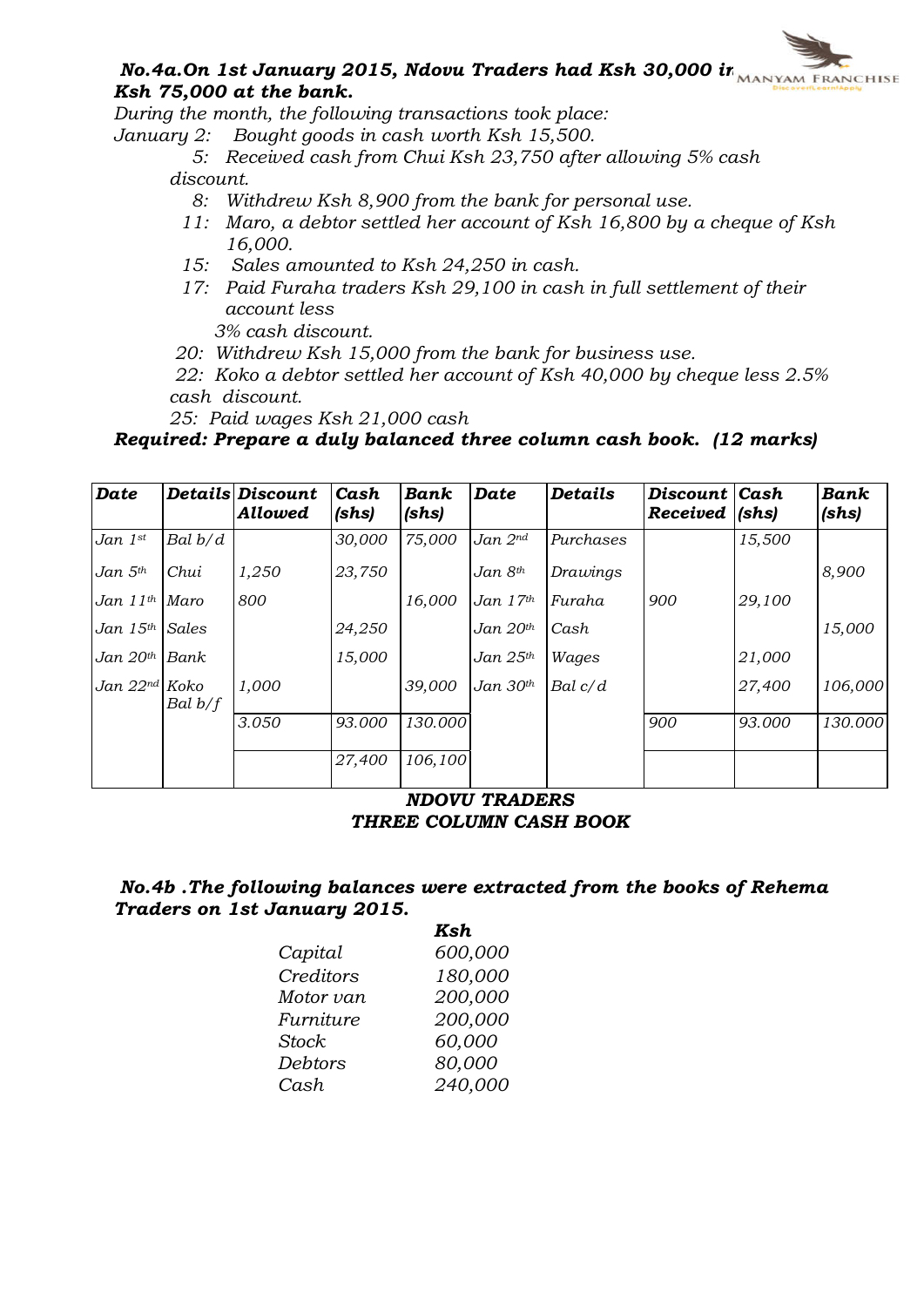## The following transactions took place during the year ended  $3\text{NAPYAM FRANCHISE}$ 2015:

(i) Sold furniture worth Ksh 60,000 for which Ksh 40,000 cash was received and the balance was due at the end of the year.

(ii) Purchased goods worth Ksh 100,000 for which cash of Ksh 70,000 was paid and the balance was still outstanding at the end of the year.

(iii) Cash Ksh 10,000 was taken from the business by the proprietor to settle the spouse's hospital bill.

#### Required: Outline the effect of each transaction on the items of the balance sheet.(8 marks)

|                     |         |                    | Rehema Traders<br>Balance Sheet<br>As at 31 December 2007 |                   |
|---------------------|---------|--------------------|-----------------------------------------------------------|-------------------|
|                     | Kshs.   | Kshs.              |                                                           | Kshs.             |
| <b>Fixed Assets</b> |         |                    | Capital                                                   | 600,000           |
| Motor Van           | 200,000 |                    | Less drawing                                              | 10,000<br>590,000 |
| Furniture           | 140.000 | 340,000            | Current Liabilities<br>Creditors                          | 210,000           |
| Current<br>Assets   |         |                    |                                                           |                   |
| Stock               | 160,000 |                    |                                                           |                   |
| Debtors             | 100,000 |                    |                                                           |                   |
| Cash                | 200.000 | 460.000<br>800.000 |                                                           |                   |
|                     |         |                    |                                                           | 800.000           |

#### No.5a ..Explain five guidelines that may be used by the government of a country to promote efficient use of her resources. (10 marks)

- $\triangleq$  Maximum social benefit/optimal benefit. Government spending should benefit as many people as possible.
- $\div$  Flexibility. Should be elastic enough to accommodate changing circumstances.
- $\triangle$  Economy. Should be capable of being changed to accommodate prevailing economic circumstances.
- $\div$  Equity. Should aim at distributing incomes fairly.
- $\div$  Sanction. Government spending must be approved by the relevant authority to enhance accountability.
- $\triangleleft$  Accounting. Proper accounting records should be kept to facilitate good financial management.
- $\triangle$  Productivity. A larger proportion of the national income should be spent on development projects.
- $\div$  Surplus. Expenditure should be less than the total revenue collected.
- $\div$  Elasticity should be capable to being expanded/contracted depending on the size of the economy.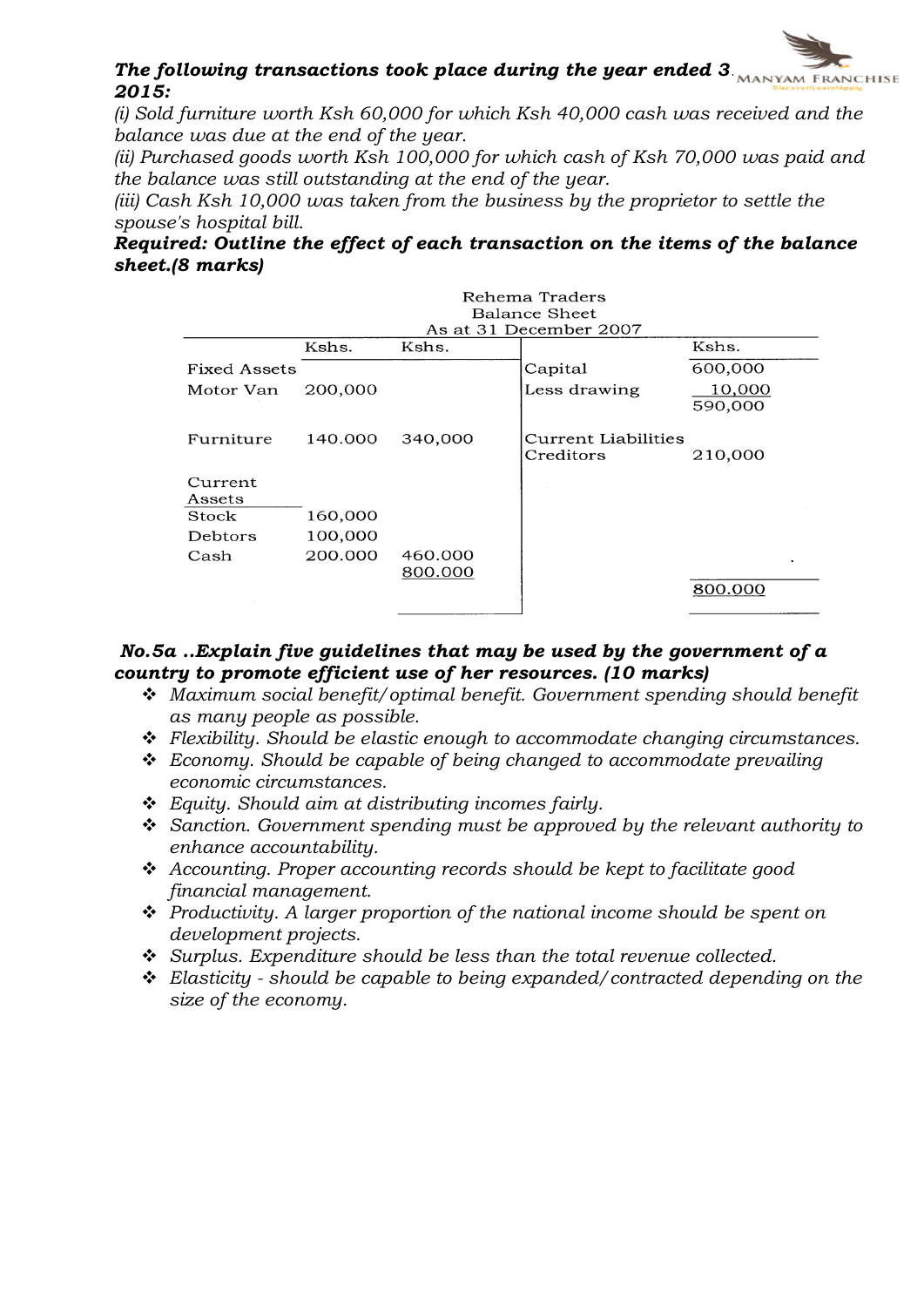# No.5b. Explain five disadvantages that a country may face if  $s_{\text{MANYAM FRANCHISE}}$ trade with other countries. (10 marks)

- $\triangleleft$  Reduced competition leading to low quality goods/ services
- $\triangle$  Reduced/ low consumer goods trade restriction reduces the availability of goods/ services available to consumer leading to low state of living.
- $\div$  Retaliation/ trading partners are likely to retaliate leading to loss of business (between two involved/ reduced export/ imports)
- $\triangleleft$  Reduced/low investment due to limited trading opportunities
- $\div$  Reduced limited market hence under exploitation of available resources/ reduced production capacity.
- Inappropriate allocation of resources It may force the use her resources in areas where she has no comparative interest/ not best suited in.
- $\div$  Cost to the government (This may happen) if measures are used (to enhance restriction /by encouraging import substitution) meet part of the costs.
- \* Reduced/ loss of government revenue earned from import/ export services not exported.
- $\div$  Leads to increased unemployment due to reduced trading activities.
- $\cdot$  Poor international relations which may lead to conflicts/ friction, among countries/ may not get assistance in times of calamities.
- \* Curtailed transfer of technology/ factors of production that may lead to poor quality goods low quantity of products.
- \* Reduced/ limited supply of goods/ services which may adversely affect consumers (access /examples of adverse effect as explanation)
- \* Encourages smuggling/ black marketing leading to loss of revenue/ entry of counterfeit goods/ services.

# No.6a. On 1st September 2015, Gondi had Ksh 55,000 in hand and Ksh 250,000 at bank. During the month, the following transactions took place:

September 2 Cash sales banked Ksh 35,260

- 3 Bought ribbons in cash Ksh 4,500
- 8 Paid Wangila, a creditor Ksh 94,000 by cheque in full settlement of his account after deducting 6% cash discount
- 12 Received a cheque for Ksh 58,800 from Wetu after allowing her a cash discount of Ksh 1,200
- 15 Paid salaries Ksh 34,000 in cash
- 25 Withdrew Ksh 50,000 from bank for office use
- 28 Anyango, a debtor paid her account of Ksh 75,000 by cheque less 10% - cash discount
- 30 Deposited all the cash into bank except Ksh 13,700

Required: Prepare a three column cash book and balance it off. (10 marks)